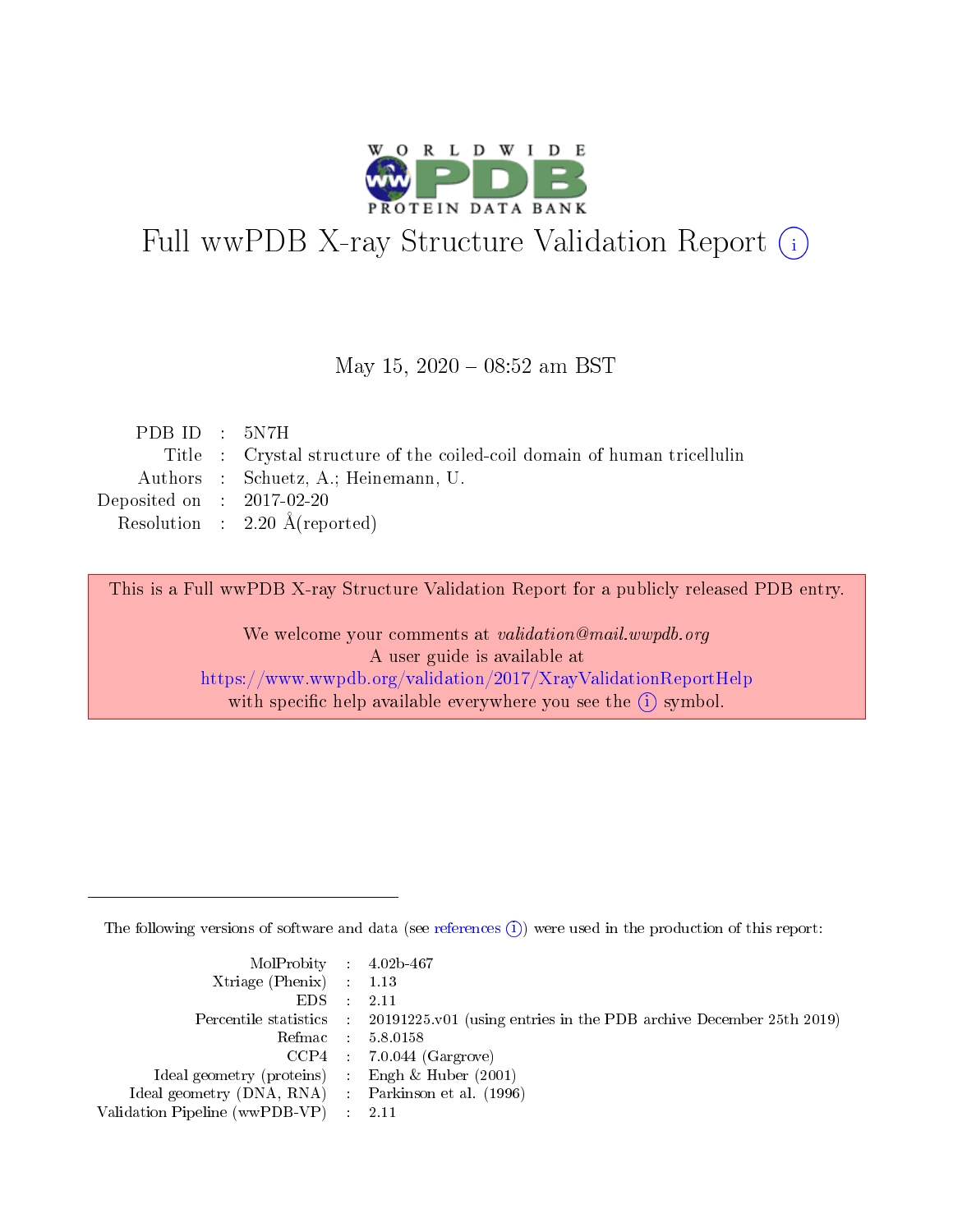# 1 [O](https://www.wwpdb.org/validation/2017/XrayValidationReportHelp#overall_quality)verall quality at a glance  $(i)$

The following experimental techniques were used to determine the structure: X-RAY DIFFRACTION

The reported resolution of this entry is 2.20 Å.

Percentile scores (ranging between 0-100) for global validation metrics of the entry are shown in the following graphic. The table shows the number of entries on which the scores are based.



| Metric                | Whole archive<br>$(\#\mathrm{Entries})$ | Similar resolution<br>$(\#\text{Entries},\,\text{resolution}\,\,\text{range}(\textup{\AA}))$ |  |  |
|-----------------------|-----------------------------------------|----------------------------------------------------------------------------------------------|--|--|
| $R_{free}$            | 130704                                  | 4898 (2.20-2.20)                                                                             |  |  |
| Clashscore            | 141614                                  | $5594(2.20-2.20)$                                                                            |  |  |
| Ramachandran outliers | 138981                                  | $5503(2.20-2.20)$                                                                            |  |  |
| Sidechain outliers    | 138945                                  | $5504(2.20-2.20)$                                                                            |  |  |
| RSRZ outliers         | 127900                                  | $4800(2.20-2.20)$                                                                            |  |  |

The table below summarises the geometric issues observed across the polymeric chains and their fit to the electron density. The red, orange, yellow and green segments on the lower bar indicate the fraction of residues that contain outliers for  $>=3, 2, 1$  and 0 types of geometric quality criteria respectively. A grey segment represents the fraction of residues that are not modelled. The numeric value for each fraction is indicated below the corresponding segment, with a dot representing fractions  $\epsilon=5\%$  The upper red bar (where present) indicates the fraction of residues that have poor fit to the electron density. The numeric value is given above the bar.

| Mol       | $\alpha$ hain | Length | Quality of chain |    |
|-----------|---------------|--------|------------------|----|
| <u>д.</u> | . .           | 115    | 14%<br>87%       | 9% |

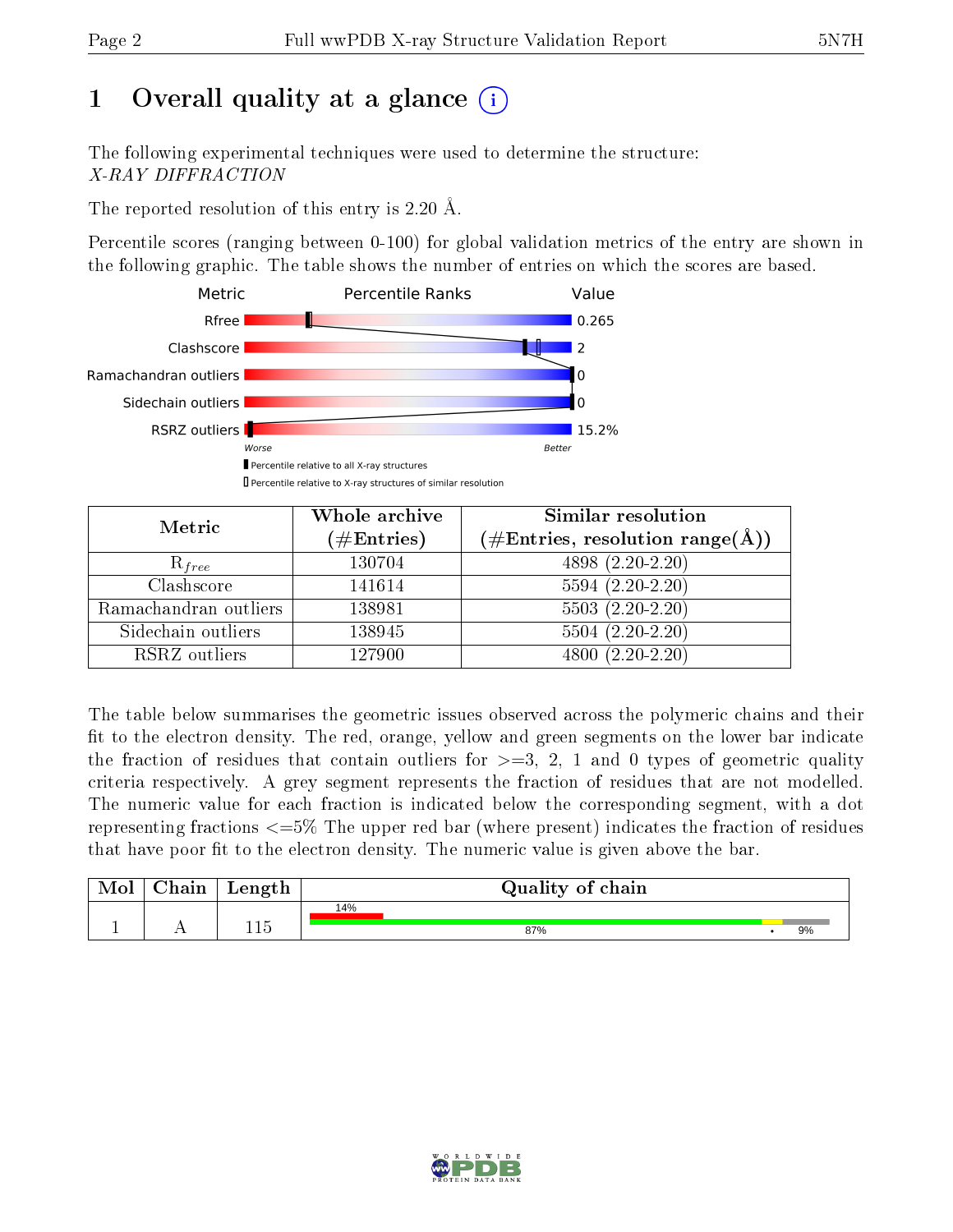# 2 Entry composition  $(i)$

There are 2 unique types of molecules in this entry. The entry contains 919 atoms, of which 0 are hydrogens and 0 are deuteriums.

In the tables below, the ZeroOcc column contains the number of atoms modelled with zero occupancy, the AltConf column contains the number of residues with at least one atom in alternate conformation and the Trace column contains the number of residues modelled with at most 2 atoms.

Molecule 1 is a protein called MARVEL domain-containing protein 2.

| Mol | $Chain   Residues$ | $\rm{Atoms}$ |     |     |  | $\text{ZeroOcc} \mid \text{AltConf} \mid \text{Trace}$ |  |
|-----|--------------------|--------------|-----|-----|--|--------------------------------------------------------|--|
|     | 105                | Fotal<br>902 | 568 | 158 |  |                                                        |  |

There are 2 discrepancies between the modelled and reference sequences:

| Chain | Residue | $\vert$ Modelled $\vert$ Actual |        | Comment                               | Reference |  |
|-------|---------|---------------------------------|--------|---------------------------------------|-----------|--|
|       | 437     | GLY                             | $\sim$ | $\pm$ expression tag $\pm$ UNP Q8N4S9 |           |  |
|       | 438     | ${\rm SER}$                     | $\sim$ | expression tag   UNP Q8N4S9           |           |  |

• Molecule 2 is water.

|  | $Mol$   Chain   Residues | Atoms | ZeroOcc   AltConf |
|--|--------------------------|-------|-------------------|
|  |                          | Total |                   |

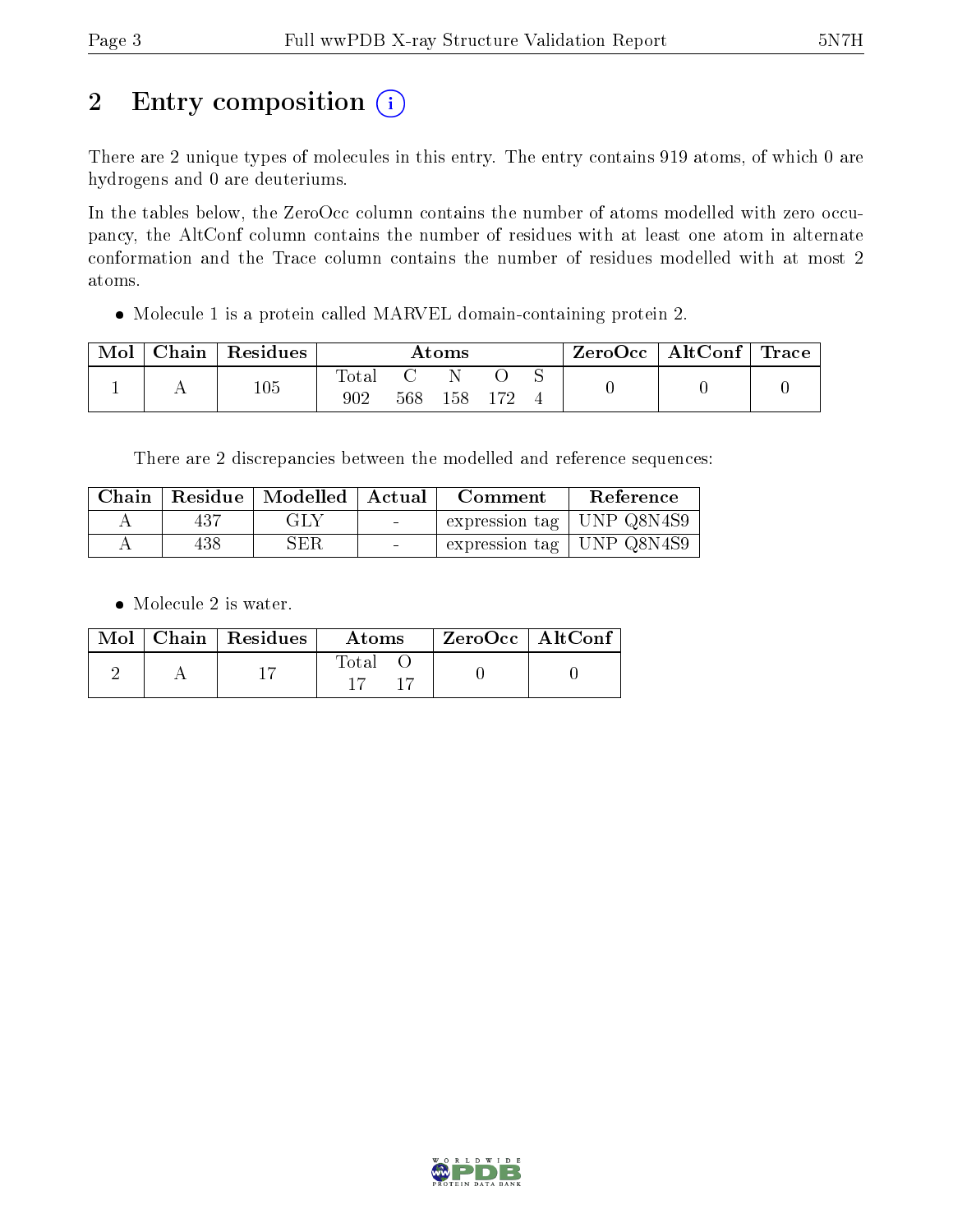# 3 Residue-property plots  $(i)$

These plots are drawn for all protein, RNA and DNA chains in the entry. The first graphic for a chain summarises the proportions of the various outlier classes displayed in the second graphic. The second graphic shows the sequence view annotated by issues in geometry and electron density. Residues are color-coded according to the number of geometric quality criteria for which they contain at least one outlier: green  $= 0$ , yellow  $= 1$ , orange  $= 2$  and red  $= 3$  or more. A red dot above a residue indicates a poor fit to the electron density (RSRZ  $> 2$ ). Stretches of 2 or more consecutive residues without any outlier are shown as a green connector. Residues present in the sample, but not in the model, are shown in grey.

• Molecule 1: MARVEL domain-containing protein 2



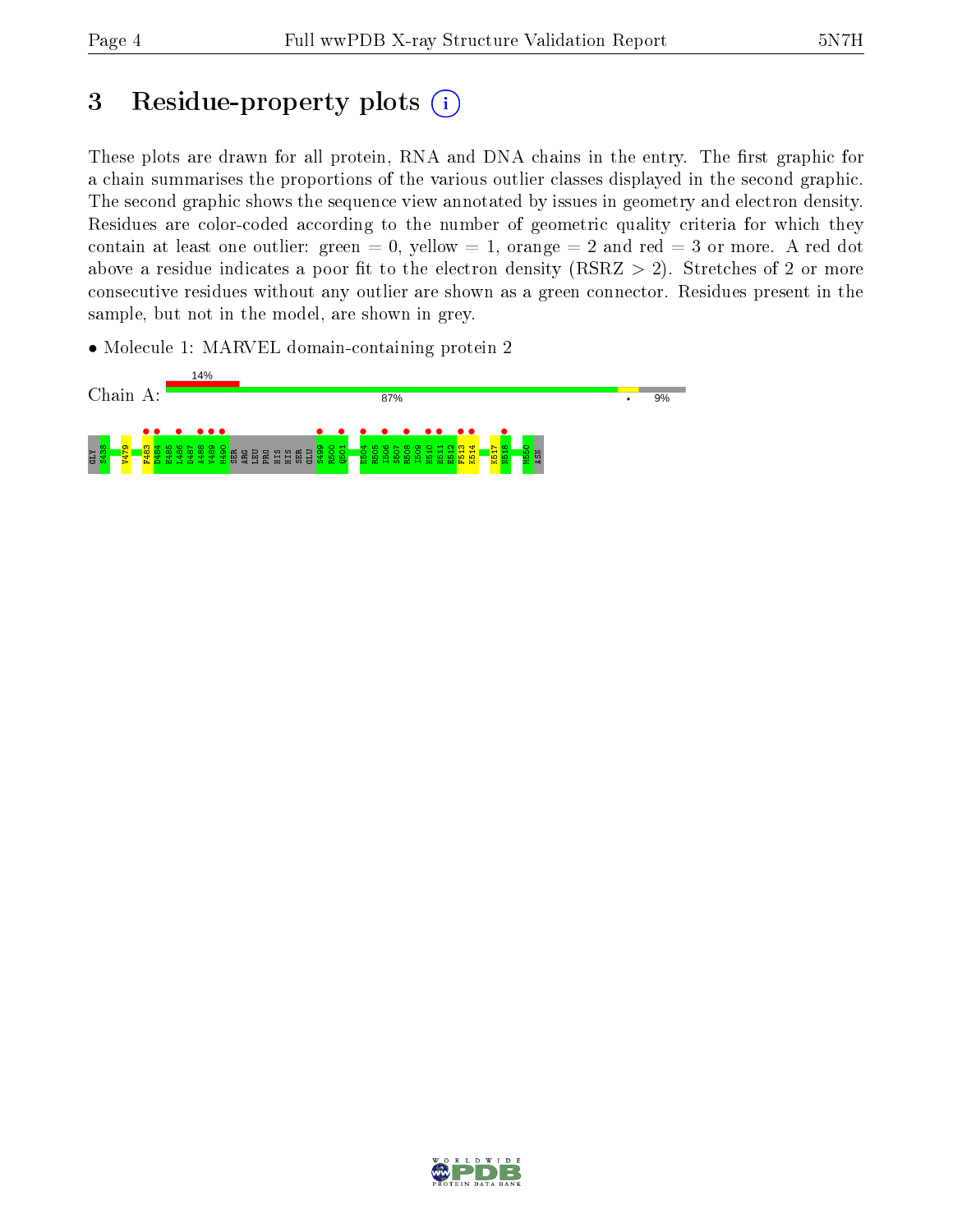# 4 Data and refinement statistics  $(i)$

| Property                                                         | Value                                               | Source     |
|------------------------------------------------------------------|-----------------------------------------------------|------------|
| Space group                                                      | P 62 2 2                                            | Depositor  |
| Cell constants                                                   | $44.04\AA$ 202.84 $\AA$<br>44.04Å                   | Depositor  |
| a, b, c, $\alpha$ , $\beta$ , $\gamma$                           | $90.00^{\circ}$ $120.00^{\circ}$<br>$90.00^{\circ}$ |            |
| Resolution $(A)$                                                 | 38.14<br>$-2.20$                                    | Depositor  |
|                                                                  | 38.14<br>$-2.20$                                    | <b>EDS</b> |
| % Data completeness                                              | $\overline{99.7 (38.14-2.20)}$                      | Depositor  |
| (in resolution range)                                            | 99.7 (38.14-2.20)                                   | <b>EDS</b> |
| $R_{merge}$                                                      | 0.05                                                | Depositor  |
| $\mathrm{R}_{sym}$                                               | (Not available)                                     | Depositor  |
| $\langle I/\sigma(I) \rangle^{-1}$                               | $3.28$ (at 2.20Å)                                   | Xtriage    |
| Refinement program                                               | <b>BUSTER 2.10.3</b>                                | Depositor  |
|                                                                  | $0.248$ , $0.258$                                   | Depositor  |
| $R, R_{free}$                                                    | $0.243$ ,<br>0.265                                  | DCC        |
| $R_{free}$ test set                                              | 495 reflections $(7.51\%)$                          | wwPDB-VP   |
| Wilson B-factor $(A^2)$                                          | 48.7                                                | Xtriage    |
| Anisotropy                                                       | 0.194                                               | Xtriage    |
| Bulk solvent $k_{sol}(\text{e}/\text{A}^3), B_{sol}(\text{A}^2)$ | $0.34$ , 59.4                                       | <b>EDS</b> |
| L-test for $\mathrm{twinning}^2$                                 | $< L >$ = 0.51, $< L2 >$ = 0.34                     | Xtriage    |
| Estimated twinning fraction                                      | No twinning to report.                              | Xtriage    |
| $F_o, F_c$ correlation                                           | 0.94                                                | <b>EDS</b> |
| Total number of atoms                                            | 919                                                 | wwPDB-VP   |
| Average B, all atoms $(A^2)$                                     | 73.0                                                | wwPDB-VP   |

Xtriage's analysis on translational NCS is as follows: The largest off-origin peak in the Patterson function is  $7.83\%$  of the height of the origin peak. No significant pseudotranslation is detected.

<sup>&</sup>lt;sup>2</sup>Theoretical values of  $\langle |L| \rangle$ ,  $\langle L^2 \rangle$  for acentric reflections are 0.5, 0.333 respectively for untwinned datasets, and 0.375, 0.2 for perfectly twinned datasets.



<span id="page-4-1"></span><span id="page-4-0"></span><sup>1</sup> Intensities estimated from amplitudes.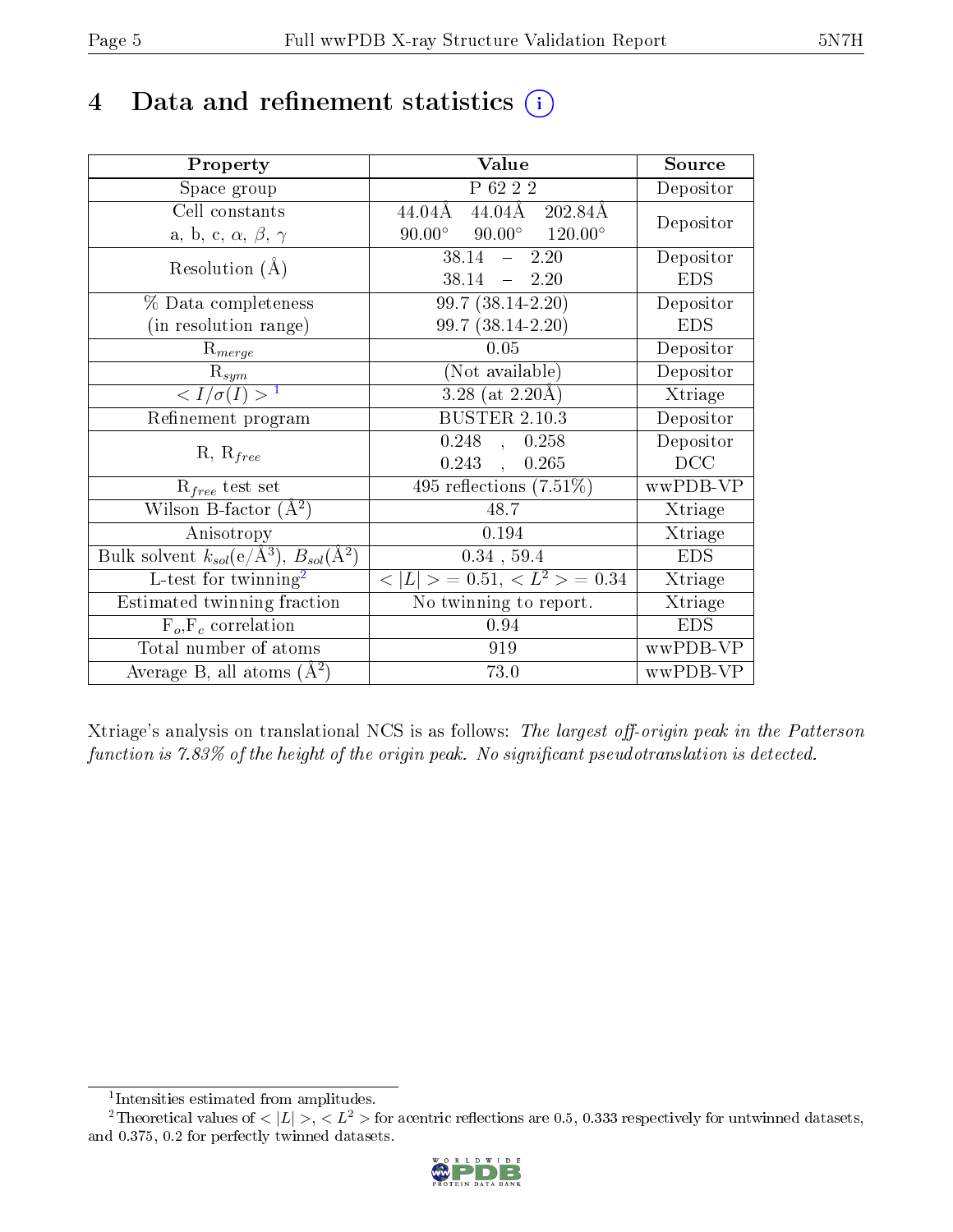# 5 Model quality  $(i)$

### 5.1 Standard geometry  $(i)$

The Z score for a bond length (or angle) is the number of standard deviations the observed value is removed from the expected value. A bond length (or angle) with  $|Z| > 5$  is considered an outlier worth inspection. RMSZ is the root-mean-square of all Z scores of the bond lengths (or angles).

| Mol | Chain |      | Bond lengths                    | Bond angles |        |  |
|-----|-------|------|---------------------------------|-------------|--------|--|
|     |       |      | RMSZ $ #Z  > 5$ RMSZ $ #Z  > 5$ |             |        |  |
|     |       | 0.51 | 0/917                           | 0.59        | 0/1222 |  |

There are no bond length outliers.

There are no bond angle outliers.

There are no chirality outliers.

There are no planarity outliers.

### 5.2 Too-close contacts  $\overline{()}$

In the following table, the Non-H and H(model) columns list the number of non-hydrogen atoms and hydrogen atoms in the chain respectively. The H(added) column lists the number of hydrogen atoms added and optimized by MolProbity. The Clashes column lists the number of clashes within the asymmetric unit, whereas Symm-Clashes lists symmetry related clashes.

| Mol |  |  | Chain   Non-H   H(model)   H(added)   Clashes   Symm-Clashes |
|-----|--|--|--------------------------------------------------------------|
|     |  |  |                                                              |
|     |  |  |                                                              |
|     |  |  |                                                              |

The all-atom clashscore is defined as the number of clashes found per 1000 atoms (including hydrogen atoms). The all-atom clashscore for this structure is 2.

All (4) close contacts within the same asymmetric unit are listed below, sorted by their clash magnitude.

| $Atom-1$              | Atom-2              | Interatomic<br>distance $(\AA)$ | Clash<br>overlap $(A)$ |  |
|-----------------------|---------------------|---------------------------------|------------------------|--|
| $1: A:483:$ PHE:CE2   | 1: A:517: LYS:HB3   | 2.36                            | 0.59                   |  |
| 1:A:479:VAL:H G12     | $1: A:483:$ PHE:CE2 | 2.50                            | 0.46                   |  |
| 1: A:483:PHE:HB3      | 1: A:513: PHE:HE2   | 1.85                            | 0.41                   |  |
| $1:$ A $:514:LYS:H$ A | 1: A:517: LYS: HE3  | 2.02.                           | D 41                   |  |

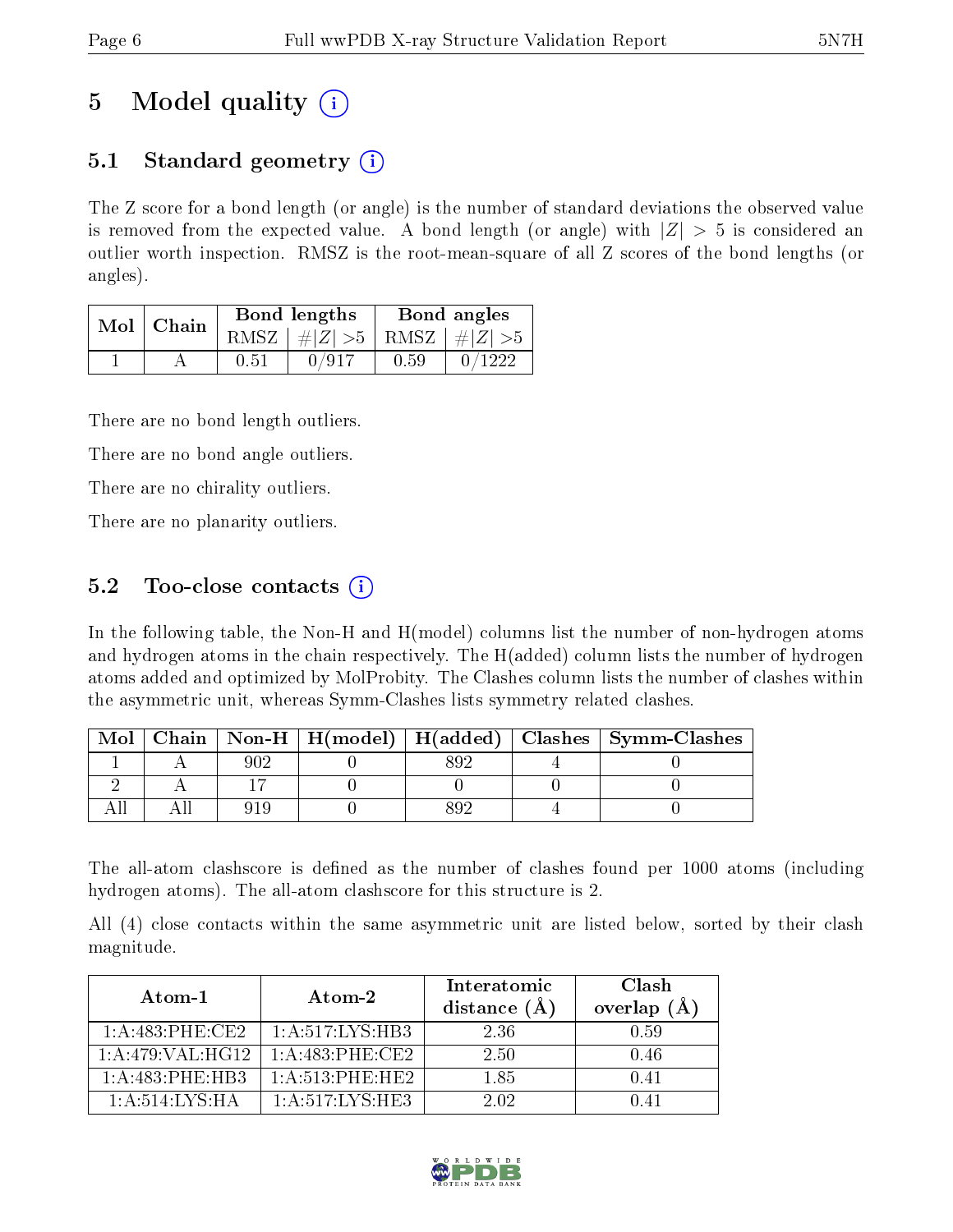There are no symmetry-related clashes.

### 5.3 Torsion angles (i)

#### 5.3.1 Protein backbone  $(i)$

In the following table, the Percentiles column shows the percent Ramachandran outliers of the chain as a percentile score with respect to all X-ray entries followed by that with respect to entries of similar resolution.

The Analysed column shows the number of residues for which the backbone conformation was analysed, and the total number of residues.

| Mol   Chain | Favoured   Allowed   Outliers   Percentiles<br>$\boldsymbol{\mathrm{Analysed}}$ |  |  |                 |  |  |
|-------------|---------------------------------------------------------------------------------|--|--|-----------------|--|--|
|             | $101/115(88\%)$   101 (100\%)                                                   |  |  | $\vert$ 100 100 |  |  |

There are no Ramachandran outliers to report.

#### 5.3.2 Protein sidechains  $(i)$

In the following table, the Percentiles column shows the percent sidechain outliers of the chain as a percentile score with respect to all X-ray entries followed by that with respect to entries of similar resolution.

The Analysed column shows the number of residues for which the sidechain conformation was analysed, and the total number of residues.

| Mol   Chain | Analysed                       | Rotameric   Outliers   Percentiles |                                                            |
|-------------|--------------------------------|------------------------------------|------------------------------------------------------------|
|             | $100/109$ (92\%)   100 (100\%) |                                    | $\begin{array}{ c c c c }\n\hline\n100 & 100\n\end{array}$ |

There are no protein residues with a non-rotameric sidechain to report.

Some sidechains can be flipped to improve hydrogen bonding and reduce clashes. There are no such sidechains identified.

#### 5.3.3 RNA  $(i)$

There are no RNA molecules in this entry.

#### 5.4 Non-standard residues in protein, DNA, RNA chains (i)

There are no non-standard protein/DNA/RNA residues in this entry.

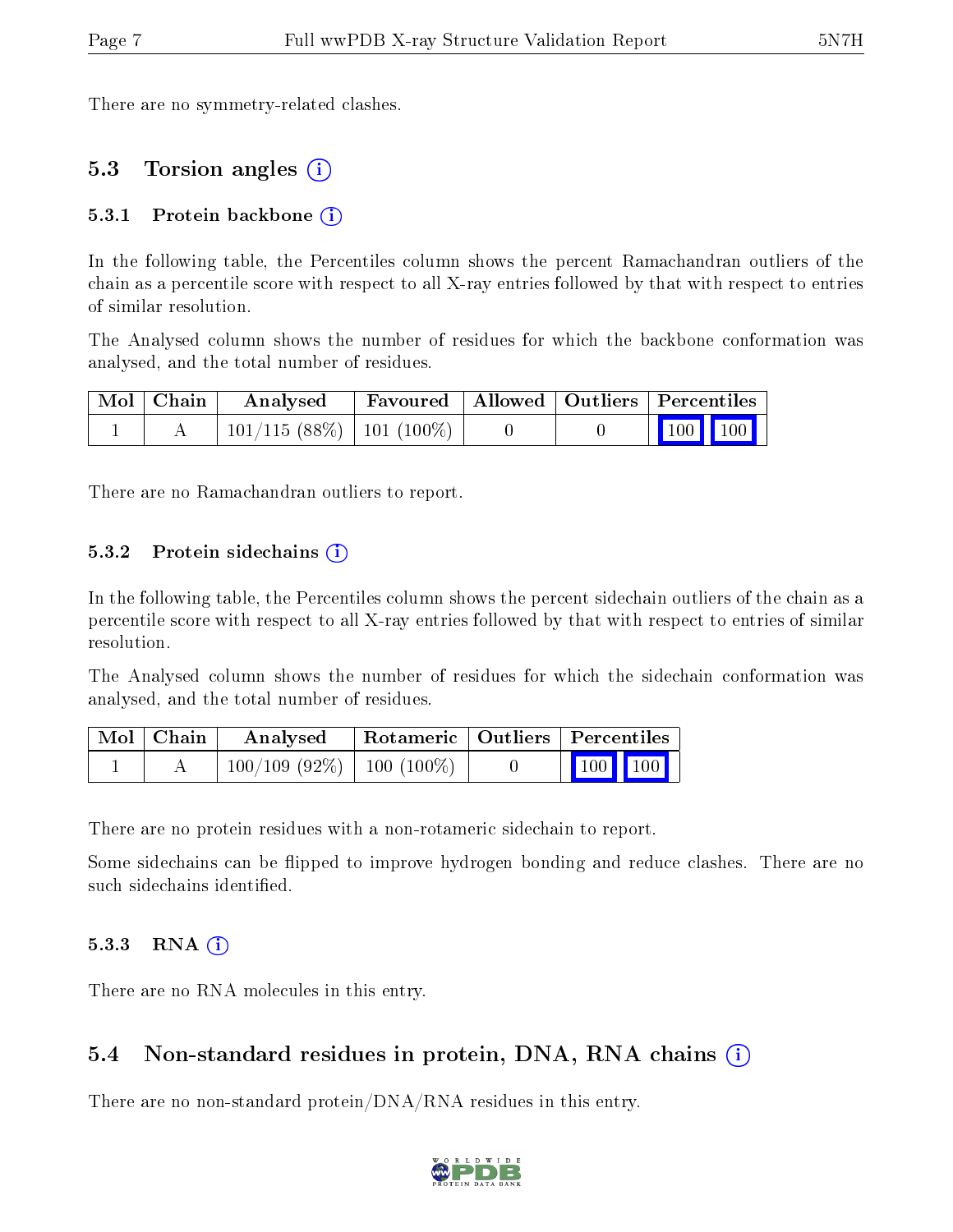#### 5.5 Carbohydrates (i)

There are no carbohydrates in this entry.

### 5.6 Ligand geometry  $(i)$

There are no ligands in this entry.

### 5.7 [O](https://www.wwpdb.org/validation/2017/XrayValidationReportHelp#nonstandard_residues_and_ligands)ther polymers (i)

There are no such residues in this entry.

#### 5.8 Polymer linkage issues  $(i)$

There are no chain breaks in this entry.

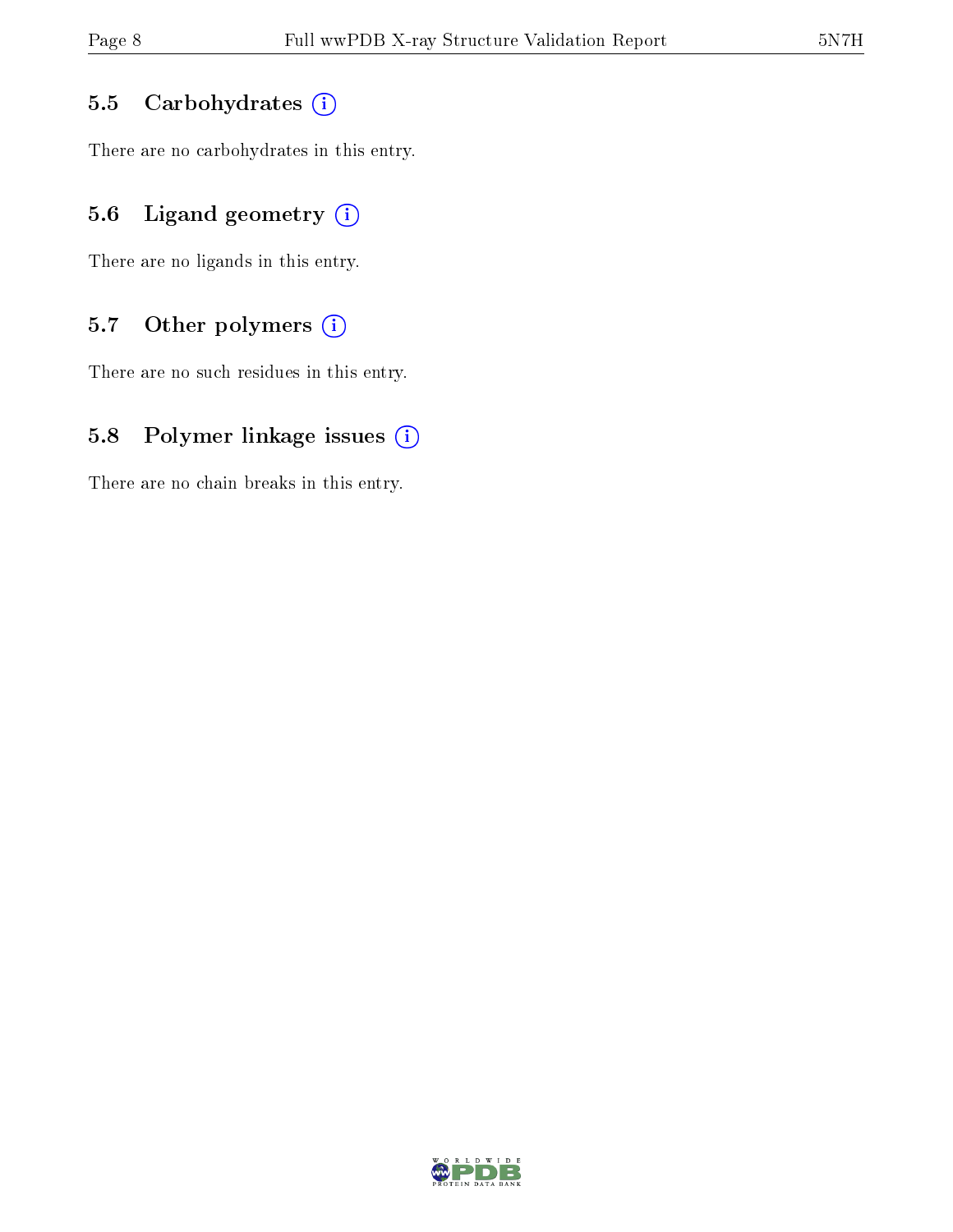## 6 Fit of model and data  $(i)$

### 6.1 Protein, DNA and RNA chains  $(i)$

In the following table, the column labelled  $#RSRZ> 2'$  contains the number (and percentage) of RSRZ outliers, followed by percent RSRZ outliers for the chain as percentile scores relative to all X-ray entries and entries of similar resolution. The OWAB column contains the minimum, median,  $95<sup>th</sup>$  percentile and maximum values of the occupancy-weighted average B-factor per residue. The column labelled ' $Q< 0.9$ ' lists the number of (and percentage) of residues with an average occupancy less than 0.9.

| Mol   Chain | Analysed        | $ \langle \mathrm{RSRZ}\rangle $ | $\rm \#RSRZ{>}2$                    | $\rm{OWAB}(\AA^2)$ $\vert$ Q<0.9 $\vert$ |  |
|-------------|-----------------|----------------------------------|-------------------------------------|------------------------------------------|--|
|             | $105/115(91\%)$ | 0.83                             | 16 (15%)   2   2   37, 66, 115, 151 |                                          |  |

All (16) RSRZ outliers are listed below:

| Mol            | ${\rm Chain}$      | $\operatorname{Res}% \left( \mathcal{N}\right) \equiv\operatorname{Res}(\mathcal{N}_{0})\left( \mathcal{N}_{0}\right) ^{2}$ | <b>Type</b>  | $_{\rm RSRZ}$ |
|----------------|--------------------|-----------------------------------------------------------------------------------------------------------------------------|--------------|---------------|
| $\mathbf 1$    | A                  | 510                                                                                                                         | HIS          | 6.9           |
| $\mathbf{1}$   | $\boldsymbol{A}$   | 486                                                                                                                         | LEU          | 6.0           |
| 1              | $\bf{A}$           | 483                                                                                                                         | PHE          | 5.8           |
| $\mathbf{1}$   | $\bf{A}$           | 490                                                                                                                         | MET          | 5.3           |
| $\mathbf{1}$   | $\overline{\rm A}$ | 513                                                                                                                         | PHE          | 5.0           |
| $\mathbf{1}$   | $\overline{A}$     | 488                                                                                                                         | ALA          | 4.9           |
| $\mathbf{1}$   | $\overline{A}$     | 506                                                                                                                         | ILE          | 4.6           |
| $\mathbf{1}$   | $\bf{A}$           | 501                                                                                                                         | GLN          | 4.1           |
| $\mathbf{1}$   | $\bf{A}$           | 504                                                                                                                         | GLU          | 3.6           |
| $\mathbf{1}$   | $\overline{\rm A}$ | 511                                                                                                                         | GLU          | 3.4           |
| $\mathbf{1}$   | $\overline{A}$     | 514                                                                                                                         | <b>LYS</b>   | 3.4           |
| $\mathbf{1}$   | А                  | 518                                                                                                                         | ASN          | 2.4           |
| $\mathbf 1$    | $\boldsymbol{A}$   | 489                                                                                                                         | VAL          | 2.3           |
| 1              | $\bf{A}$           | 508                                                                                                                         | $\rm{ARG}$   | 2.2           |
| $\mathbf{1}$   | $\bf{A}$           | 499                                                                                                                         | SER          | 2.0           |
| $\overline{1}$ | $\overline{A}$     | 484                                                                                                                         | $_{\rm ASP}$ | 2.0           |

### 6.2 Non-standard residues in protein, DNA, RNA chains  $(i)$

There are no non-standard protein/DNA/RNA residues in this entry.

#### 6.3 Carbohydrates (i)

There are no carbohydrates in this entry.